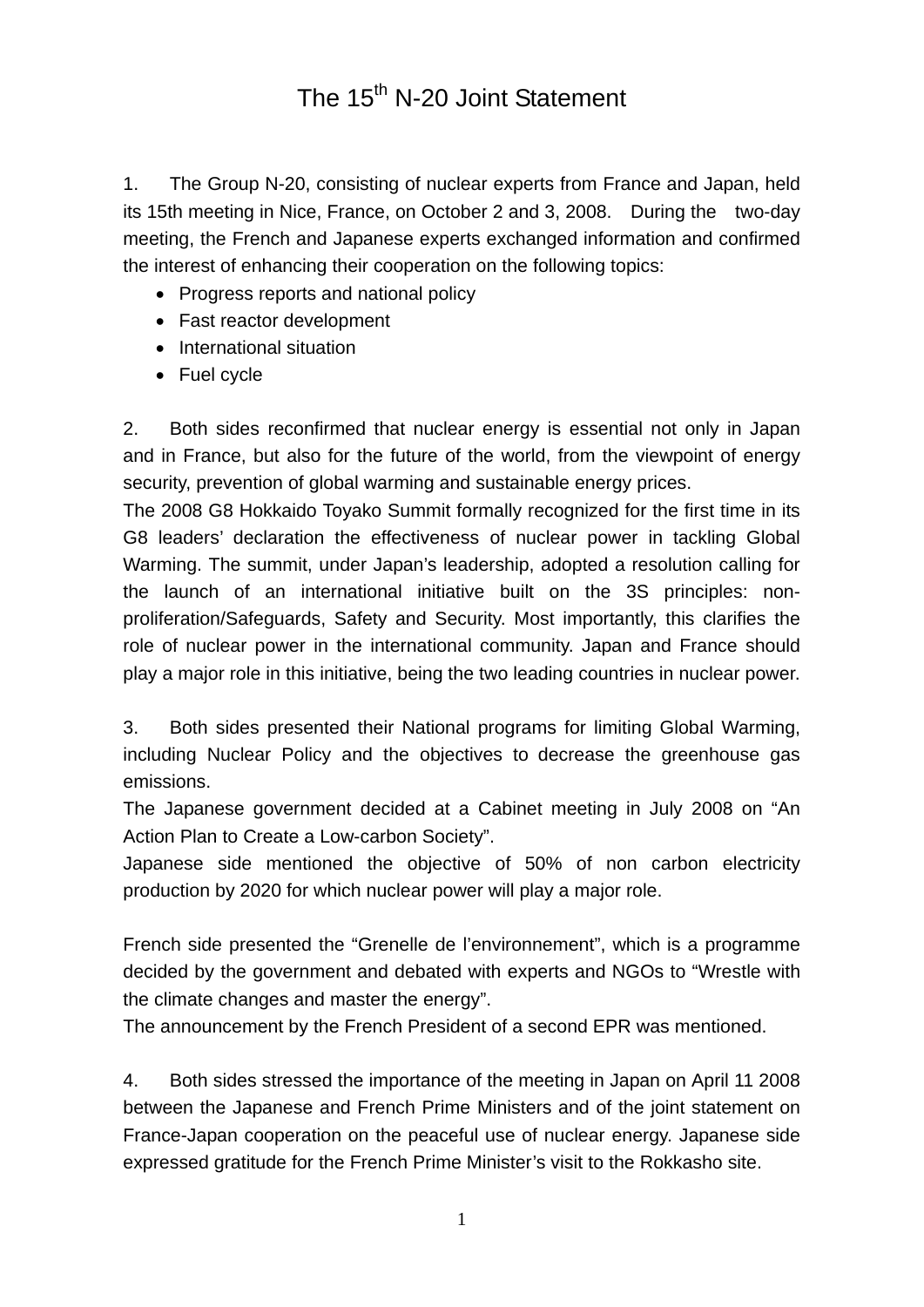5. Japanese side presented the Status of Kashiwazaki-Kariwa Nuclear Power Station after the earthquake of July 2007. The analyses of the event and the consequences on the safety analysis for other nuclear facilities were discussed. In the prospect of the nuclear renaissance, the necessity of a harmonization of regulation norms around the world was also underlined.

6. Both sides confirmed again that transparency is essential to promote a better understanding of nuclear energy by the general public. They underlined that it is essential to keep the public confidence, including ones living next to nuclear facilities, as shown by recent experiences.

It is primordial to increase transparency and improve crisis management, even when the consequences for people and environment are negligible.

7. Both sides presented the R&D programs on fast reactors and confirmed the importance to reinforce the collaboration between the two countries on the development of fast reactors, making use of Japan's fast breeder prototype reactor Monju, especially after the final shut-down of Phenix.

Cooperation using Monju, scheduled to resume operation in February 2009, is expected to contribute to improvement of operation technology of fast reactors and to pursue irradiations.

8. Both sides confirmed that GNEP initiated by the United States is an important forum for international discussions on fuel cycle issues and that France and Japan jointly participate in this program to promote it. Both sides confirmed that France and Japan should promote development by mutually cooperating and making good use of each experience accumulated.

9. Both sides agreed that the trilateral France-Japan-USA (CEA-JAEA-DOE) cooperation on Fast Reactor R&D is important. The three organizations are planning mutual utilization of R&D facilities, and have signed a trilateral Memorandum of Understanding in January 2008 in order to harmonise the prototypes of Generation IV reactors.

Important issues are being discussed and both sides asked for a progress report at the next N20 meeting.

10. Considering the development of electronuclear project in many emerging countries in this century, both sides had a common understanding that it is important that these countries be aware of their responsibilities in the management of spent nuclear fuel produced from their future reactors.

International public governance will be required: It is essential to secure nuclear non-proliferation, safety and security while exporting nuclear power generation